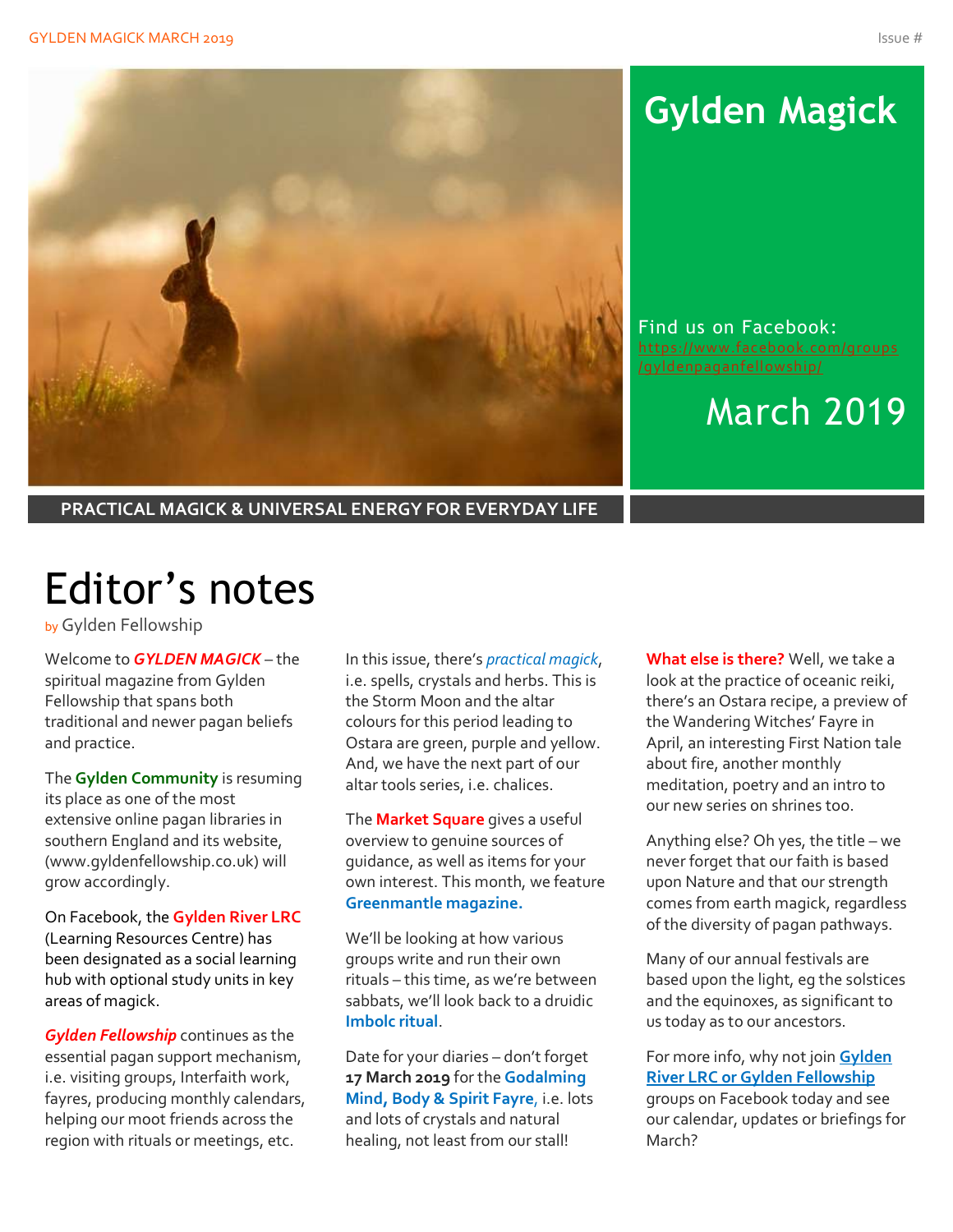# Contents: March 2019

| <b>Monthly features</b>                                   | Pages 3-5   |
|-----------------------------------------------------------|-------------|
| Crystal healing - Blue jade                               |             |
| <b>Spellwork - Rocky friendships</b>                      |             |
| Kitchen witchcraft - Ostara cakes                         |             |
| <b>Herbal healing - Lavender</b>                          |             |
| <b>Altar tools - Chalice</b>                              |             |
| <b>Meditation - Root chakra</b>                           |             |
| The Market Square by Paul Pearson, Greenmantle Magazine   | Page 6      |
| Photos from Bracknell - the Enchanted Market 2019         | Page 7      |
| <b>Sparkly reflections by Rebecca Granshaw</b>            | Page 8      |
| Spi-rituality - Celebrating a druidic Imbolc              | Page 9      |
| The Storyteller's archive - the Discovery of Fire         | Page 10     |
| <b>Oceanic Reiki by Sarah Tilsley</b>                     | Pages 11-12 |
| The Wandering Witches' Fayre by Wandering Witches' Fayres | Pages 13-14 |
| An introduction to shrines by Gylden Fellowship           | Page 15     |
| <b>Gylden contact info</b>                                | Page 16     |

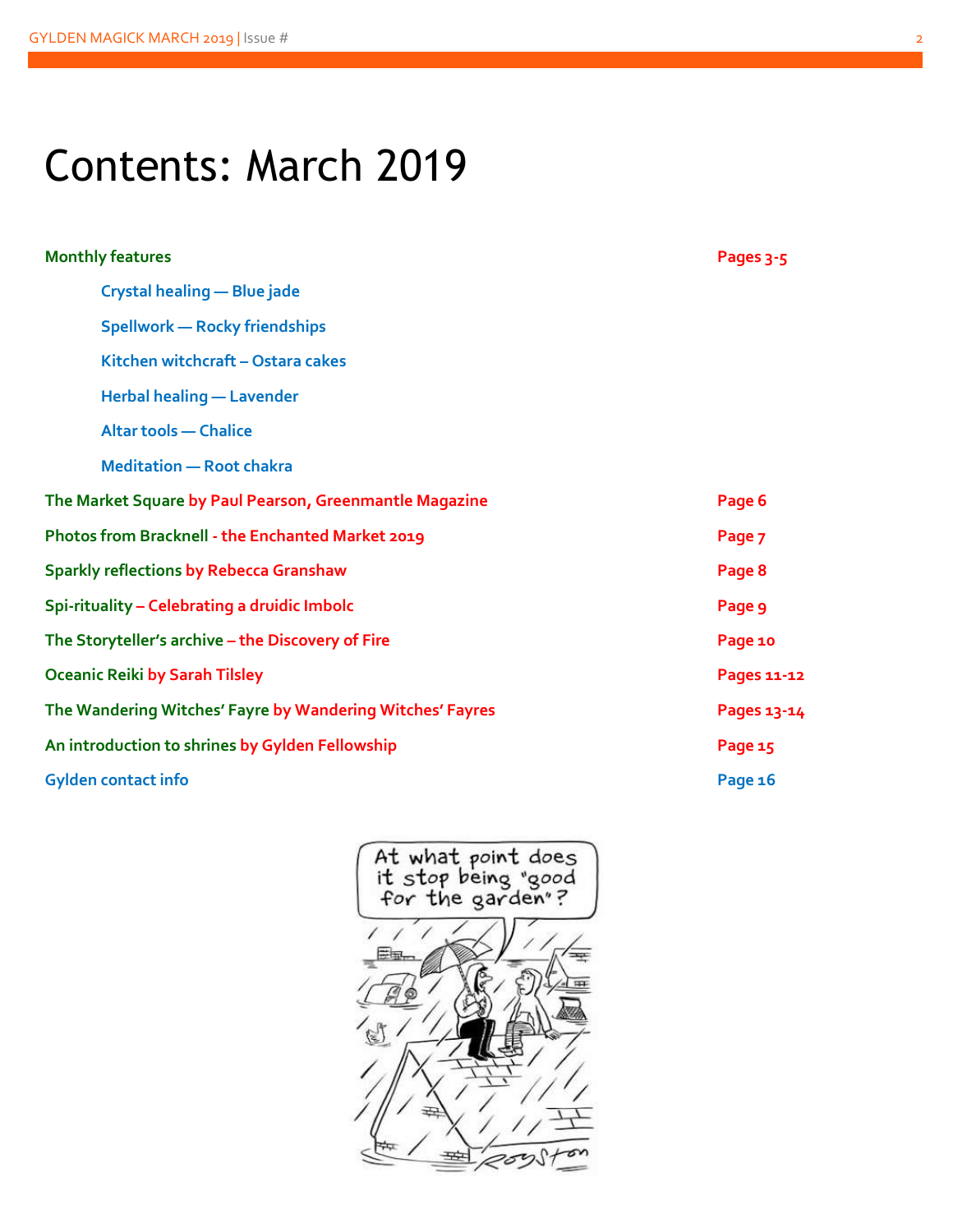## **Spell of the month: rocky bits**

From a magickal stance, tulips are not common flowers to use, but here's a spell that proves an exception. A tulip also has become a symbol for meanings like:

- Enduring love between partners or family
- Unconditional intense love
- $\bullet$  11<sup>th</sup> wedding anniversary
- Abundance, prosperity and indulgence
- Charity and helping the less fortunate.

Tulips are common during the period from Imbolc to Ostara and any tulip can help repair rifts in a loving relationship, eg after arguments. Let's say that you have argued with a close friend or your partner and you want to repair the damage. Here is a spell to help restore the love.

**What you will need:** an object dear to you, an object belonging to the person that you have argued with, several tulips and symbols of the elements.

- 1. Invoke the elements, using symbols on your altar.
- 2. Create a magic circle and place the two objects in the middle of the circle.
- 3. Lay the objects together and place the tulips across both of them.
- 4. Prepare yourself for magick by turning off any distracting electrical gadgets and putting the phone on recording.
- 5. Empty your mind and look only at the items in the circle.
- 6. Breathe in and out slowly, noting the scent of the tulips.
- 7. Chant these words, "*Arguments gone and the break is no more, With the help of these tulips, our love is as before*."
- 8. Release the elements and return the objects to their places.
- 9. Put the tulips in some water. You have done what is necessary to repair the breach.



## **Crystal of the month: blue jade**

Blue jade is one of those stones with a lot of uses, both physical and spiritual. Let's start with **physical benefits**:

- Reduction of swellings or inflamed skin.
- Relief of asthma and bronchitis.
- Help with viral infections.
- Relief of arthritis and joint stiffness.
- Relief of stress issues. I healed a primary school age child, years ago, at the request of her grandmother with blue-green jade. The main problems were severe anxiety and anger control.
- As with comfrey, blue jade helps bones to heal from fractures and also to relieve cramp.
- It is a cleanser for the spleen and kidneys.

#### OK, then – what are the **main spiritual benefits**?

- Blue jade helps people to be patient and not lose their tempers.
- One healer describes blue jade as a stone of "slow, but steady progress".
- Unsurprisingly, blue jade is powerful when it comes to dreams – negative thoughts are released, positive ideas enabled and vivid dreams facilitated, when jade is placed on the crown chakra.
- Apart from anything else, blue jade helps people suffering from low confidence, low self-esteem and a perceived lack of independence.

Blue jade is often used by healers who are experienced in sound therapy via drums, bells, gongs, etc. A jade pendant or necklace protects against deception and abuse by groups or individuals for financial or sexual gain. Jade is very good against bullying in any environment.

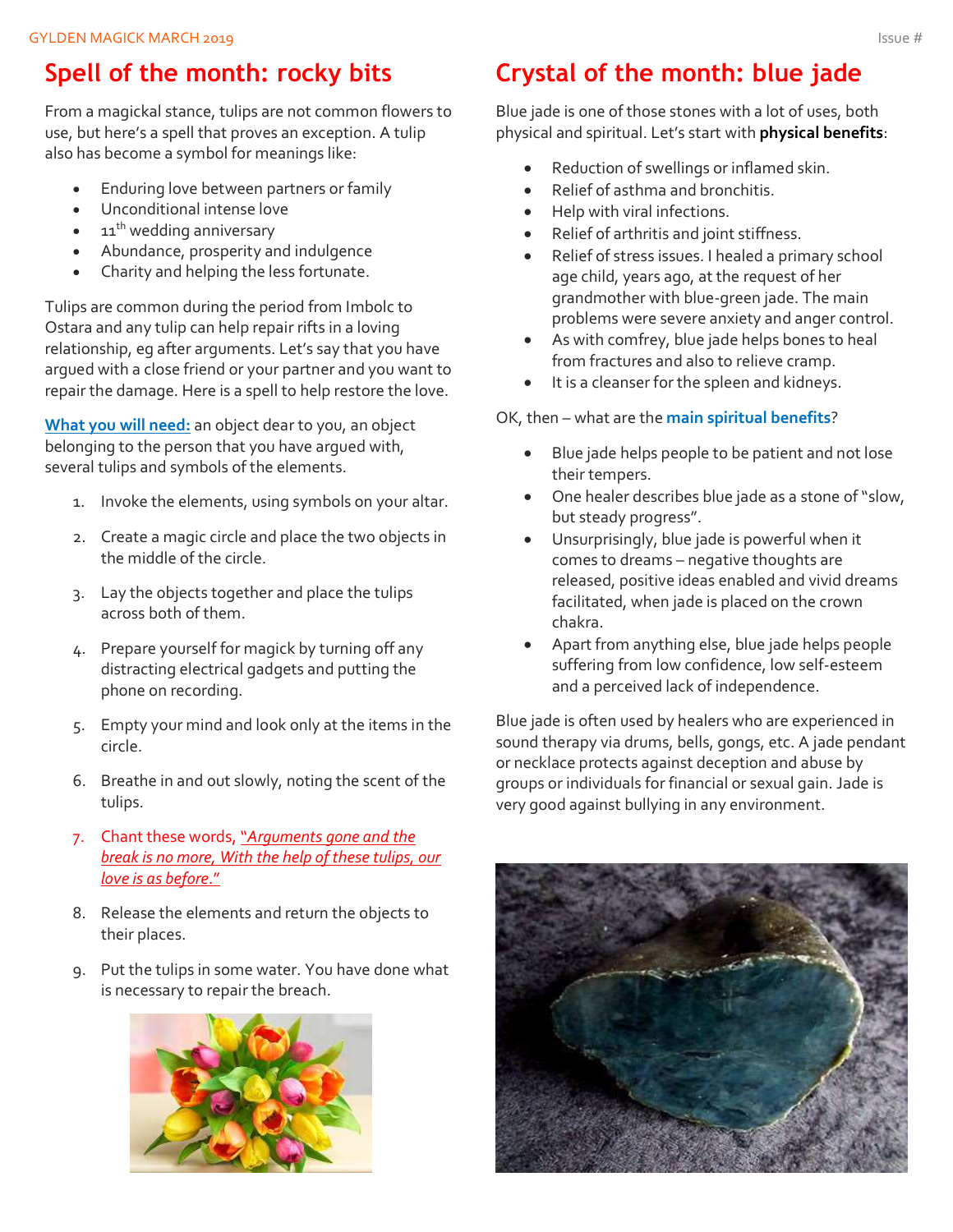#### **Herb of the month: lavender**

Actually, lavender is a wonderful herb that calms a person, helps him or her to sleep and can flavour food too. More about that next month, when we feature a lavender recipe.

There's a lavender farm just outside Alton, which sells all manner of products – not just plants, but essential oils, pillows, lavender soaps and everything else. Let's start with the best uses of lavender for the body.

- Relief of anxiety or depression.
- Tremendous against headaches.
- The antiseptic nature of lavender is great against fungal infections, inflammations, digestive problems and many other bacterial issues.
- Relief of small burns and insect bites.

While on this subject, **lavender oil** has been tested and been shown to help (as an aromatherapy) with these conditions.

- High blood pressure and increased pulse rates for those in stressful situations, such as exams or presurgical operations.
- Depression.
- Labour pains.
- Insomnia.
- Fatigue.
- Migraines.
- Hair loss.
- Pain from toothache.

So, which is the **best way** to use lavender? Lavender water is still available to carry with you and a spray can be used for pillows or sheets. Lavender can be added to a bath or as an infusion. Other uses are massage oils, salves, compresses or steam inhalations. It is possible to make a lavender tincture too.



#### **Recipe of the month: Ostara cakes**

One might expect eggs or seeds for the celebration of Ostara, but traditional foods go a lot further than that, eg fish, cheese, biscuits and foods made of seeds. We've opted for a honey cakes recipe here. It makes small single cakes, but could be combined for one sponge – your call.

#### **Ingredients for cake**

- 125g soft salted butter
- 75g light brown sugar
- 140g runny honey
- 2 beaten eggs
- 225g sifted self-raising flour
- 1tbsp lemon juice
- 1tsp ground ginger

#### **Ingredients for glaze**

- 100g soft salted butter
- 70g runny honey
- 125g sifted icing sugar

#### **Method**

- 1. Heat the oven to 180ºC and grease the cake tin(s).
- 2. Blend the soft butter and sugar until light, add the honey and beat for 2-3 minutes.
- 3. Beat in the eggs; then fold in the flour, lemon juice and ginger.
- 4. Divide the mixture between the greased tins and bake until golden and risen (15-20 minutes) – allow to cool for about 15 minutes.
- 5. OK, time to make the glaze. Melt the butter in a pan and whisk in the icing sugar and the honey.
- 6. Spoon the warm glaze over the honey cakes, as thick as you wish.
- 7. Leave the cakes to set on a wire rack, glaze-side up and try not to eat them all at once.

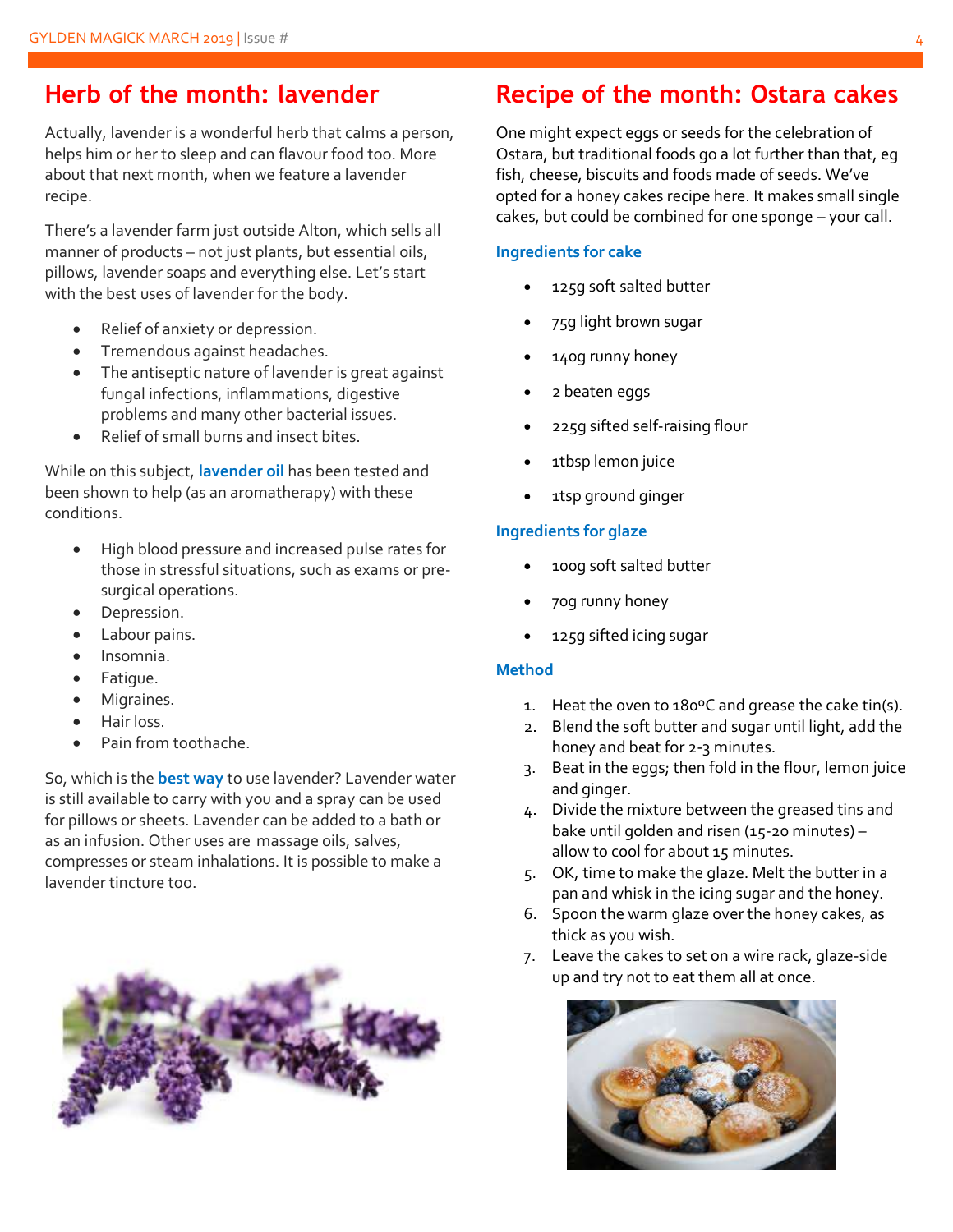#### **Altar tool of the month: chalice**

OK then – last month, we looked briefly at athames and now it's the turn of your chalice. In essence, a chalice, cup or goblet is intended to hold water, juice, wine or other drink for use during a ceremony or ritual – why does mead spring to mind here? Romans used a cup or bowl fixed to a stand during feasts, known as a calix. Later, early Christian rituals used a calix for communion.

In magick, a chalice has a different purpose and may come in all shapes or sizes from Celtic-style goblets to drinking horns, depending on your pathway. As a rule of thumb, I'd say a chalice should cost about  $E_3$ o- $E_3$ 5. Try to avoid resin ones, because the resin may corrode over time – do you really want to drink a blend of resin and wine?

Some chalices are made of silver or pewter and may cost more. Pewter and silver tarnish too and need to be checked regularly. Others may be ceramic, stoneware, glass, buffalo horn, etc.

I use a ceramic goblet that has a traditional style, known as an Awen goblet. For those of you who've seen Indiana Jones and the Last Crusade and remember the final scene, where both the hero and the villain have to choose a holy goblet, traditional magick and rituals do not necessarily need very ornate and expensive chalices to worship the deities.

It is possible to make your own chalice or drinking horn (if you follow a heathen kindred tradition), but the key point is that it is your chalice, imbued with your intent that is important to your magick.

Talking about magick, we've decided to devote more space to chalice spells – this will be an article for next month's *GYLDEN MAGICK*.



### **Monthly meditation: root chakra**

This meditation is all about bringing relaxation to the **Muladhara** or the root chakra, i.e. the chakra that affects your blood, spine, feet, skeleton, teeth and legs. As with many meditations, ensure that your environment is quiet and free from interruptions – start with some long, deep breaths – we'll look at Gauranga breathing another time.

- 1. As you breathe out, focus on the base of your spine and imagine your root chakra glowing a luminous red colour — the warm glow of the chakra calms you and you feel serene and safe.
- 2. You feel grounded and unshakeable like a huge boulder in the earth.
- 3. Imagine standing at the base of a snow-capped mountain, rising high into the sky. In front of you is a large opening to a cave.
- 4. Red flowers growing at the mouth of the cave sway in a gentle breeze and reflect the warm sunshine falling on them. The rays of the sun seem to invite you to enter the cave.
- 5. Step forward and go inside the cave has smooth walls and a high ceiling with a warm breeze making you comfortable. Walk further and look around.
- 6. You see the path opening into a large, almost circular, room with a big rectangular stone lying in the middle. A beam of light from a small crack in the ceiling bathes this stone with a warm glow.
- 7. Walk over to the stone and sit on it.
- 8. You begin to feel a part of the mountain, deeply anchored and rooted to the earth. You feel safe, as the earth supports and feeds your entire being.
- 9. Imagine your root chakra spinning and gaining strength. As it spins faster, a red light washes over you and joins with every cell in your body.
- 10. Breathe deeply and feel the energy moving to the base of your spine - rest in this awareness.
- 11. Rise from the stone and leave the room, through the passageway to outside the cave. Look back at the mountain and feel at one with it.
- 12. When ready, open your eyes and finish.

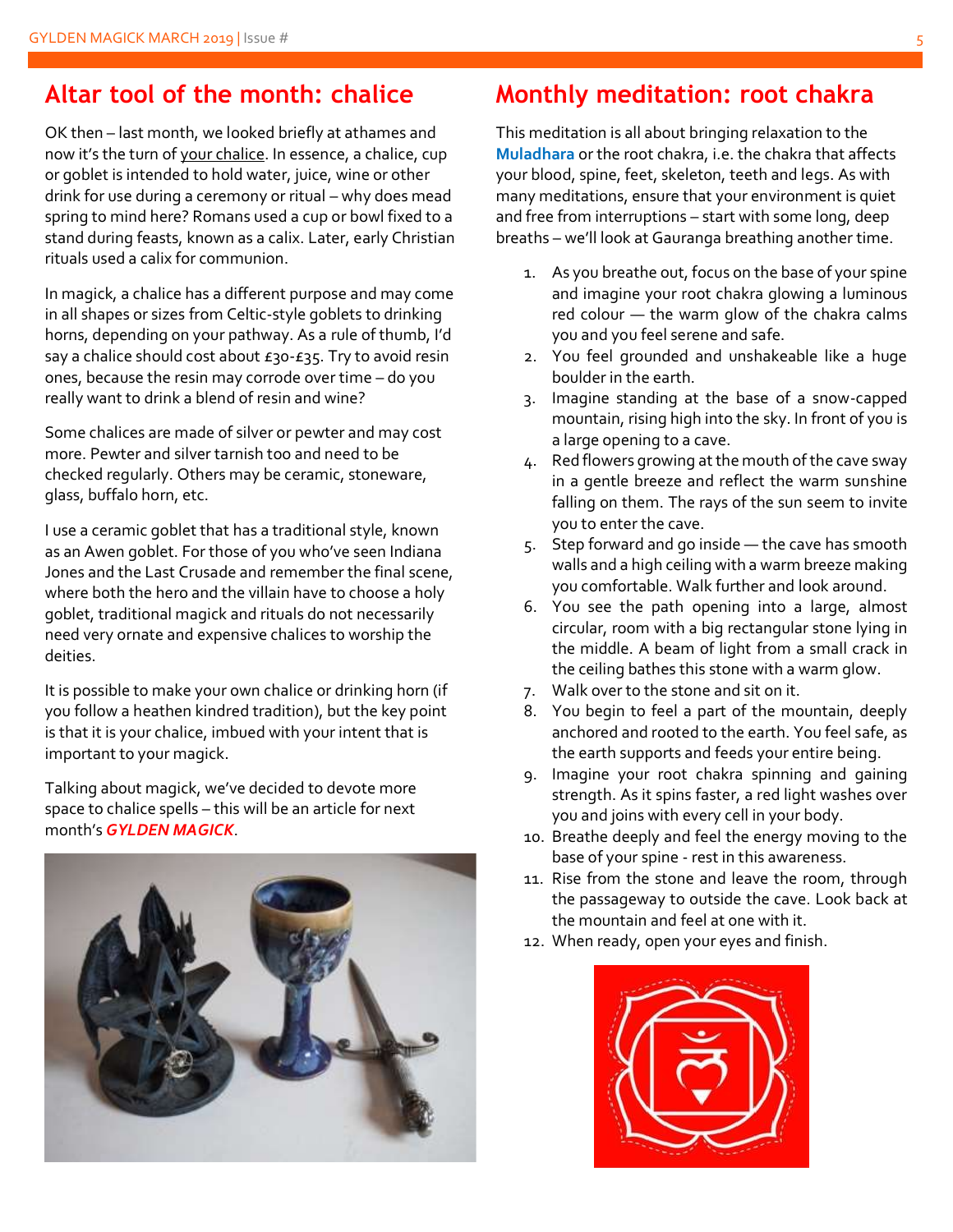## The Market Square: Greenmantle magazine

In last month's issue of *GYLDEN MAGICK*, we met Chris Davenport from Bizaar Bears, in the town square on market day. Now, it's time to meet **Paul Pearson and the team from Greenmantle Magazine**. Let's try to visualise the scene. It's market day in a small country town and the traders are setting up their stalls, putting out their stocks. As you read further issues of *GYLDEN MAGICK,* so we'll introduce you to lots more traders, but for now, they're here and putting up their stands. It's a lovely sunny day in the town square, with cobbled stones underfoot and an Eleanor Cross in the centre. There are old buildings all around and roads off to the side. So, let's listen to **Paul** as he describes the background to **Greenmantle**.

Greenmantle was conceived over 25 years ago when, the Pagan scene was quietly flourishing, but participation was still somewhat difficult.

It was originally conceived as a one-off newsletter, but grew into a magazine proper before it was printed. The response was overwhelming, and we have gone from strength to strength ever since.

Publishing a diverse selection of topics and featuring many well-known contributors – Ronald Hutton, Michael Howard, Ramsey Dukes, Kenneth Johnson and many more – Greenmantle has built a modest, yet dedicated following. Articles cover many aspects of the pagan and occult world as well as its history and diversity.

Beyond the magazine, Greenmantle has also been involved in many projects - we helped organise the Blue Plaque for Doreen Valiente in Brighton and the celebrations surrounding it; we were invited to be part of the Pagan and Heathen Symposium and the editor was invited to be a trustee for the Pagan charity Pagan Aid.

We also launched Windgather Publications with the appearance of our first book, *The Mountain and the Stream*, and we have been involved behind the scenes of other events, not least our own.

The pagan world continues to grow and evolve. It now takes its place in society, with legal rights in the USA, UK and other countries. We are a presence in UK Interfaith

organisations and help to bring a greater understanding and co-existence among religions. Both *Greenmantle* and the pagan community have experienced great leaps forward and I am proud and happy to have been a small part of it.

Paul Pearson, Editor

For more information about *Greenmantle*, please visit our website:

[http://greenmantle.org.uk](http://greenmantle.org.uk/)

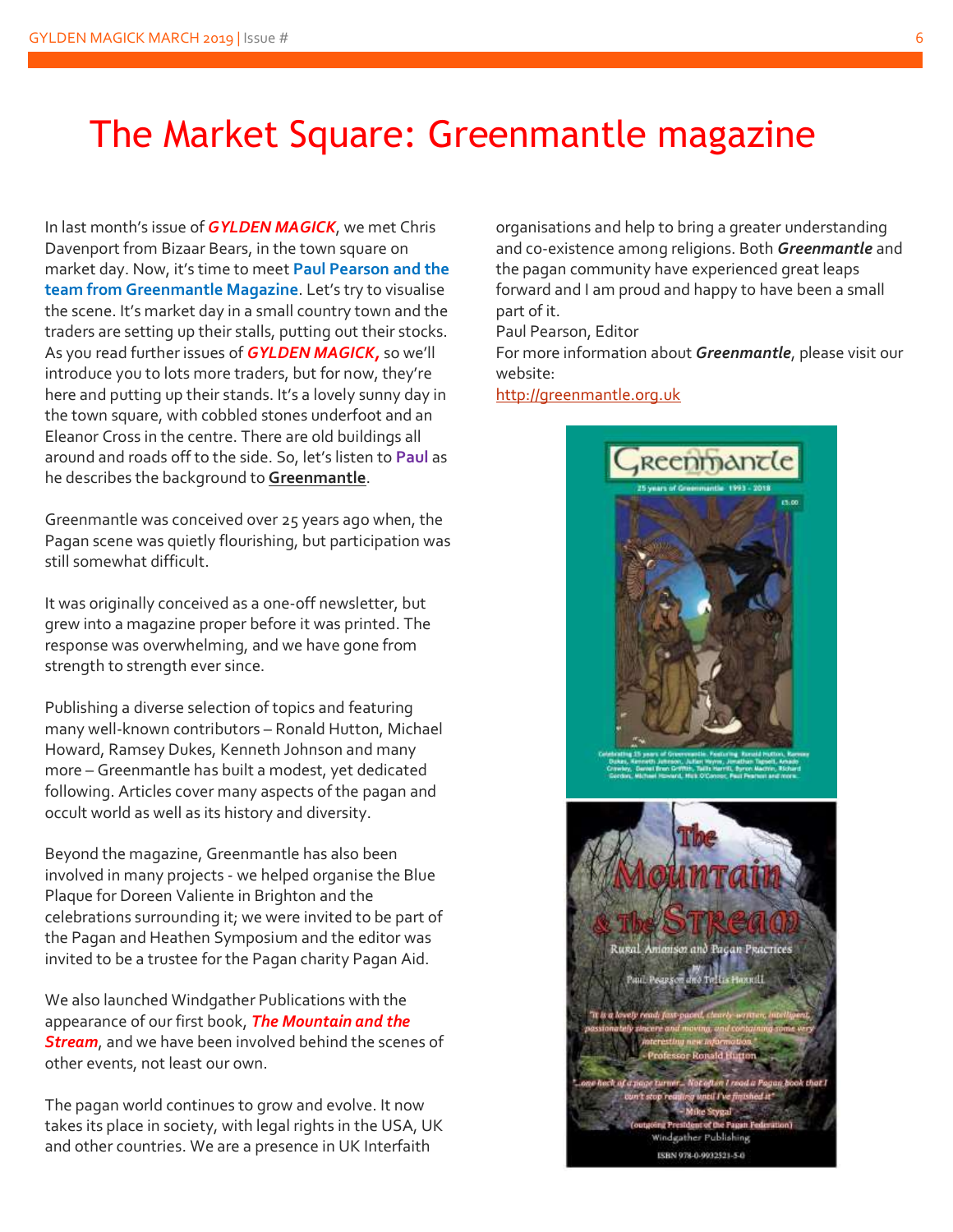Gylden Magick March 2019

## **The Enchanted Market 2019**









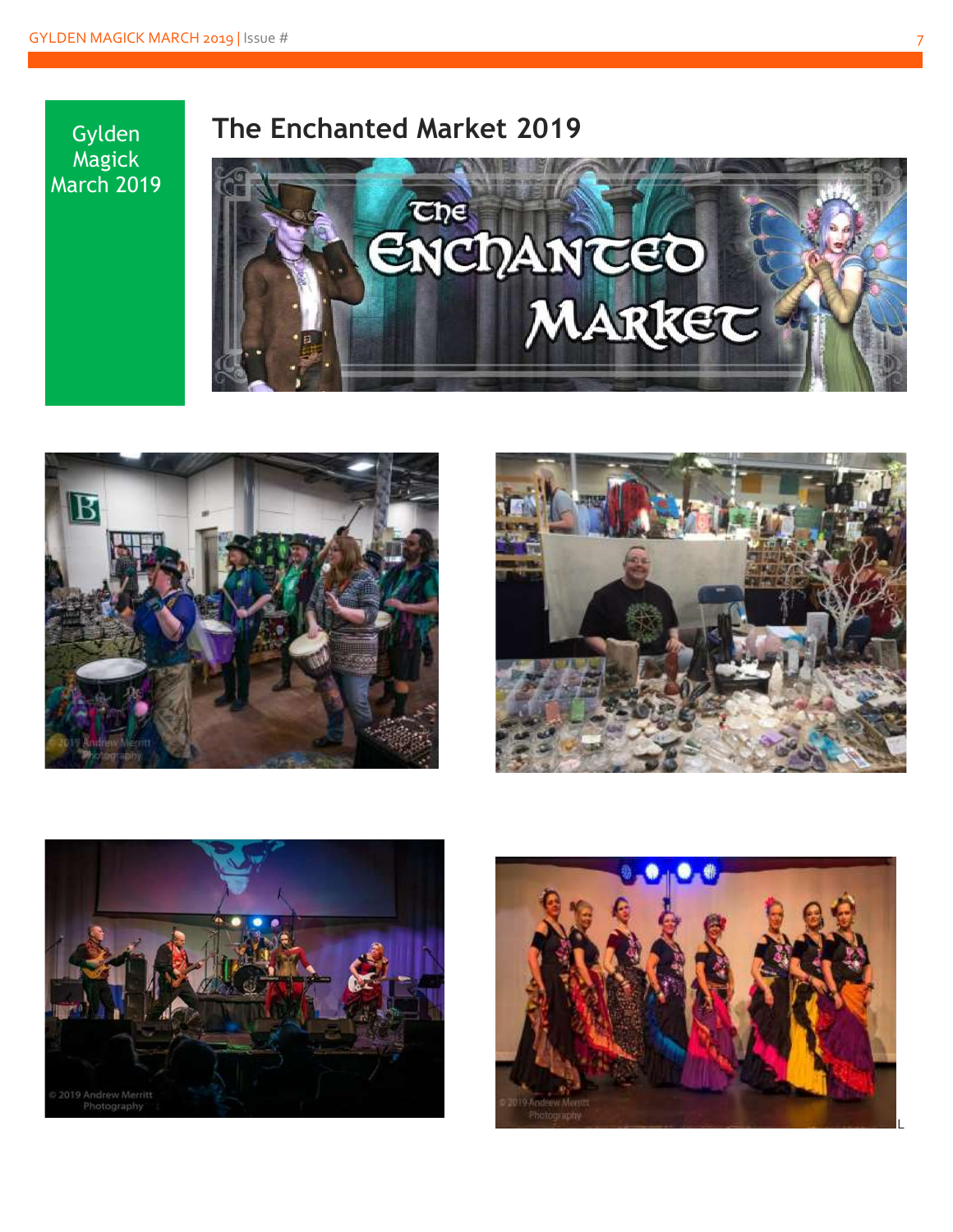GYLDEN MAGICK MARCH 2019 **ISSUE** # 1999 ISSUE # 1999 ISSUE # 1999 ISSUE # 1999 ISSUE # 1999 ISSUE # 1999 ISSUE #

## Sparkly Reflections

By Rebecca Granshaw

#### *The way I see it*

*There are only two types of people (I'm being overly simplistic on purpose).*

*1. Heart People - who have found their hearts, usually through a tremendous amount of painful self-referencing and live creating from that space. They create love.*

*2. Head People - who are in their heads, and have no clue that anything else exists. They create from a lack, a not enoughness and a fear that they don't know what they are doing. They create fear.*

*Heart people are extremely terrifying to head people, who believe their value comes from receiving love from outside of them.*

*The concept that they are LOVE, is as alien, as a giraffe in the Arctic.*

*They believe that what they do is who they are.*

*Not that they are who does.*

*And it is where they do, what they do, that truly matters.*

*This post is a reminder and thank you to every heart person (and I am truly blessed to have some wonderful heart friends) who consistently continue to act from their heart space, despite the incredible resistance they attract as a result. It is unbelievably hard to be a heart person in this world.*

*You are the most important people, doing the most important work, that most 99% of the population is frankly too afraid to do.*

*I ducking love you.*

*Keep shining no matter what.*

*How crazy is it that sanity is crazy, to the crazy people who think they are sane?*

*And actually, I love everyone because under it all, we are ALL love.*

*There is no difference between anyone.*

*Let go of fear and love!*

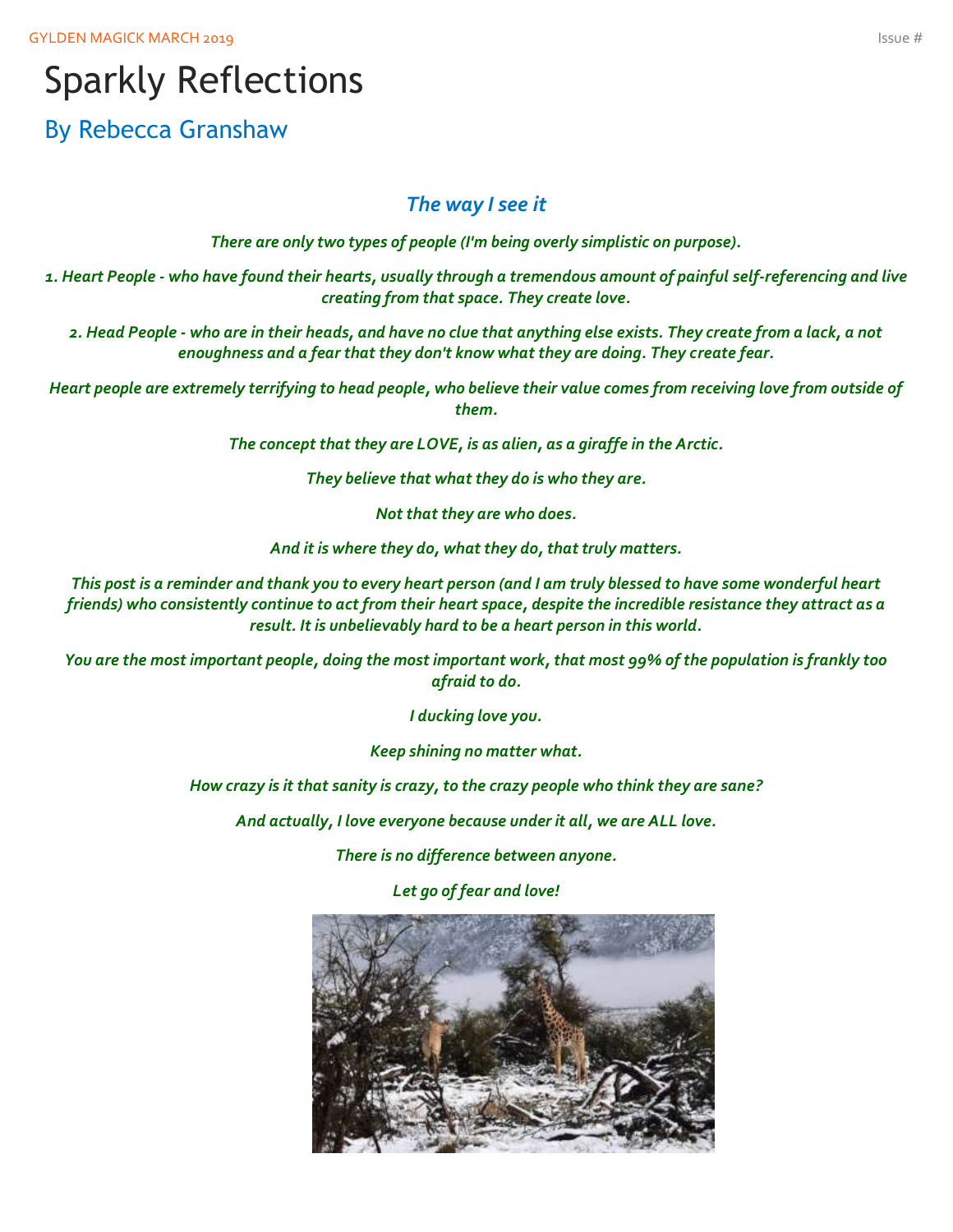## Spi-rituality: Imbolc ritual

**Ritual by Emily Porth & report by Gylden Fellowship**

In last month's *GYLDEN MAGICK*, we gave an introduction to esbats – full moon ceremonies. This month, we're looking at sabbats again and Imbolc, in particular. Read on for a druidic ritual report.

On 10 February, the **Rowan and Thorn Druid Grove** held its Imbolc ritual in Alton. Despite some windy weather earlier in the day, the time of the ritual was dry and clear, but varied between sunshine and rain. Imbolc is the first festival of spring and this day was also marked as dedicated to the goddess, Brighid – a good day for the renewal of life after winter.

The druidic ritual was written by **Emily Porth**, leader of this grove. The standard rite was an OBOD one, but this grove always includes an extra opportunity for members to contribute poems, stories, songs, etc. It is worth noting that if you wish to attend a grove ritual, please use the group's website or Facebook site in advance, to notify the organisers of your intention. Here is an extract from the ceremony.

*"Each step is a seed planted in the dark. A seed that requires sustenance, water, light and love to reach its full potential. A seed that deserves to be celebrated and admired when it grows and finally blooms into flower after so much struggle and effort.*

*Each seed planted in a garden contributes to its beauty. The garden exists only because many seeds have been planted, nurtured and brought to flower through care and a healthy environment."*

The altar included a Brighid cross for each person and some tiny daffodils. Participants were invited to consider what seeds they intend to plant, how to nurture these seeds or change in their environments to help the seeds to grow – and then share such thoughts with the group.



Blessings followed with mead, apple juice and almond cookies.

The Grove performed the **Druid Prayer** as part of the ceremony and the **Druid Oath** too (see below), alongside Awen chants.

*"We swear, by peace and love, to stand,*

*Heart to heart and hand in hand, Mark, O spirit, and hear us now, Confirming this, our sacred vow. Awen".*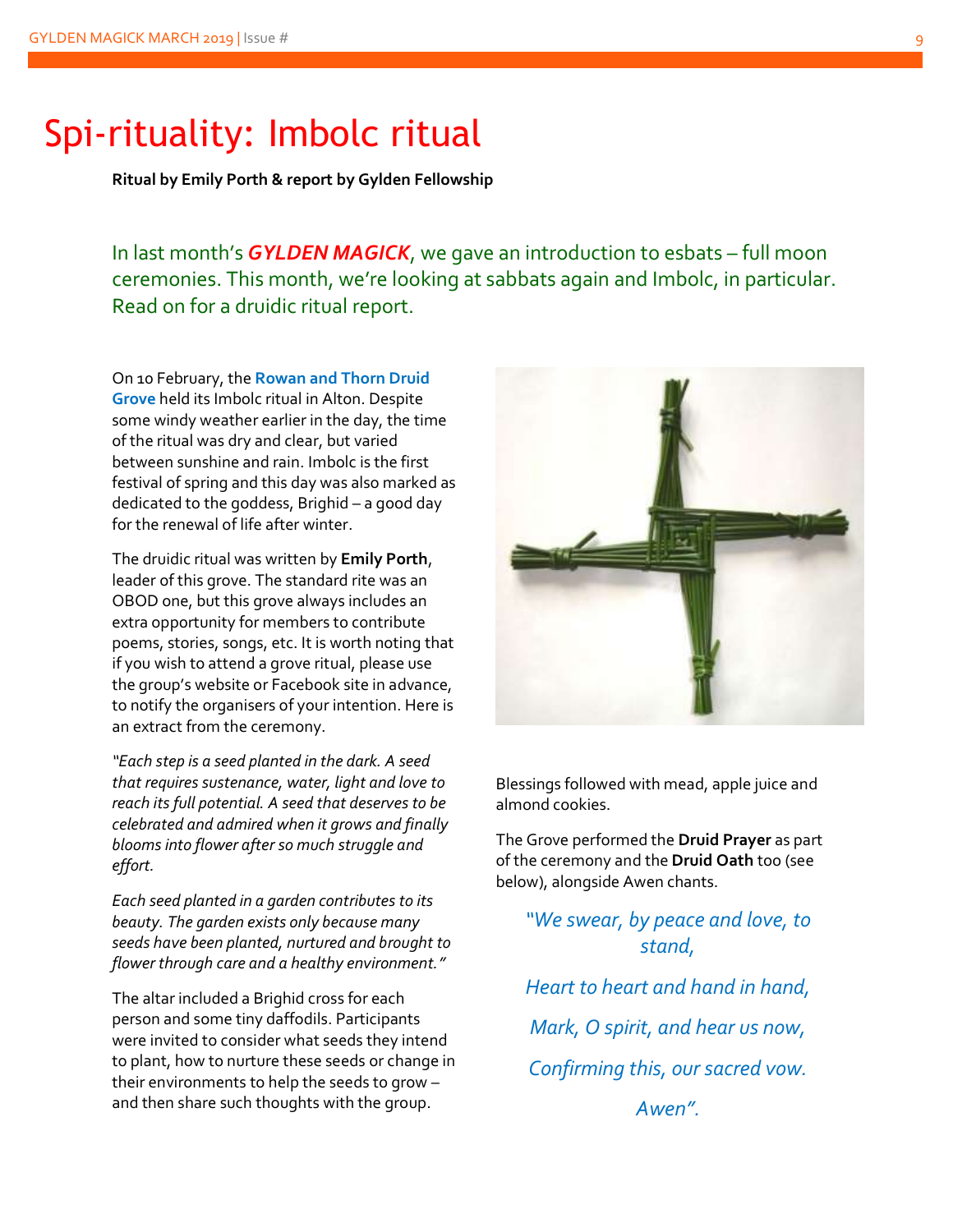## *The Storyteller's archive: the Discovery of Fire*

*Here is a common tale from my stock of First Nation folklore. In this case, it's a tale from the Alabama tribe. It's still quite cold in the evenings and, as we gather with our families around a blazing fire or stove, spare a thought for those without food or heat and give what you can. Also, please try to spread a little Gylden warmth and love from your heart chakras to those around you.*

*In the beginning of the world, it was Bear who owned Fire. It warmed Bear and his people on cold nights and gave them light when it was dark. Bear and his people carried Fire with them wherever they went.*

*One day, Bear and his people came to a great forest, where they found many acorns lying on the forest floor. Bear set Fire at the edge of the forest, and he and his people began eating acorns. The acorns were crunchy and crisp and tasted better than any other acorns Bear and his people had ever eaten. They wandered further and further away from Fire, eating the delicious acorns and seeking out more when the acorn supply grew low.* 

*Fire blazed up merrily for a while, until it had burned nearly all of its wood. It started to smoke and flicker, then dwindled down and down. Fire was alarmed - it was nearly out - "Feed me! Feed me!" Fire shouted to Bear. But Bear and his people had wandered deep into the forest, and did not hear Fire's cries.* 

*At that moment, Man came walking through the forest and saw the small, flickering Fire. "Feed me! Feed me!" Fire cried in despair. "What should I feed you?" Man asked. He had never seen Fire before. "I eat sticks and logs and wood of all kinds," Fire explained.* 



*Man picked up a stick and leaned it on the North side of Fire. Fire sent its orange-blue flames flickering up the side of the stick until it started to burn. Man got a second stick and laid it on the West side of the fire. Fire, nourished by the first stick, burned brighter and stretched taller and eagerly claimed the second stick.*

*Man picked up a third stick and laid it on the south side of Fire and laid a fourth stick on the East. By this time, Fire was leaping and dancing in delight, its hunger satisfied. Man warmed himself by the blazing Fire, enjoying the changed colours and the hissing and snapping sound Fire made as it ate the wood. Man and Fire were very happy together and Man fed sticks to Fire whenever it got hungry.*

*A long time later, Bear and his people came back to the edge of the forest, looking for Fire. Fire was angry when it saw Bear. It blazed until it was white-hot and so bright that Bear had to shade his eyes with both paws. "I do not even know you!" Fire shouted at Bear. The terrible heat rolling off Fire drove Bear and his people away, so they could not take it and carry it away with them. And now Fire belongs to Man.*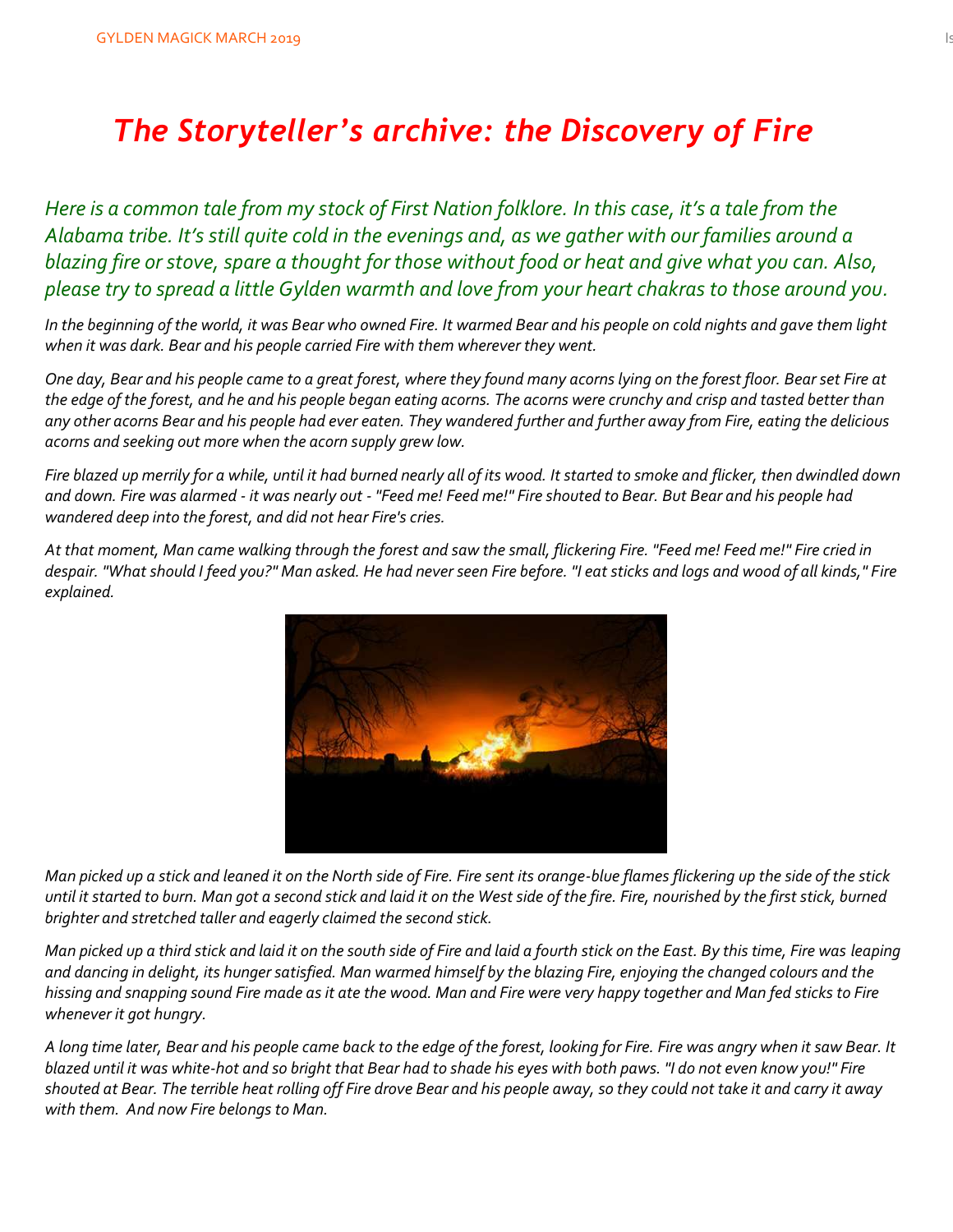## Oceanic reiki

#### **By Sarah Tilsley**

About fifteen years ago I read how some Hawaiians used seashells in healing therapies. My curiosity was piqued as I grew up in Bermuda swimming on coral reefs and own many shells and corals. The article did not say which shells or how they were used so I was left pondering. My history? I'm a reiki teaching master and a druid within the OBOD, based in Worthing - I have a shamanic outlook as well as a Daoist outlook on healing.

Fast forward to 2016 and I moved back to the sea. I joked with a friend that I was going to work with the magic on my doorstep - the beach as I can't drive to the countryside. With 4 daily dog walks, I was really getting to know the sea and her moods. It is extremely healing just being there for ten minutes. I started making seaweed oil, working with tidal flow and land, sea and sky, etc but I couldn't stop wondering about how seashells could be incorporated into my healing practice.





One day I was meditating in front of a giant iridescent abalone shell and I realised I could feel qi energy coming off it. It felt warm and tingly, so I started to experiment on long-suffering friends in reiki sessions and they could all feel it as well. I then found a YouTube clip of a Hawaiian healer using tiger cowries to 'pull' pain out of clients.

I tried it and the shell traps pain in the cavity making the shell heavier. I was amazed. A friend came up with the name: **Oceanic Reiki** and I was off researching the subject.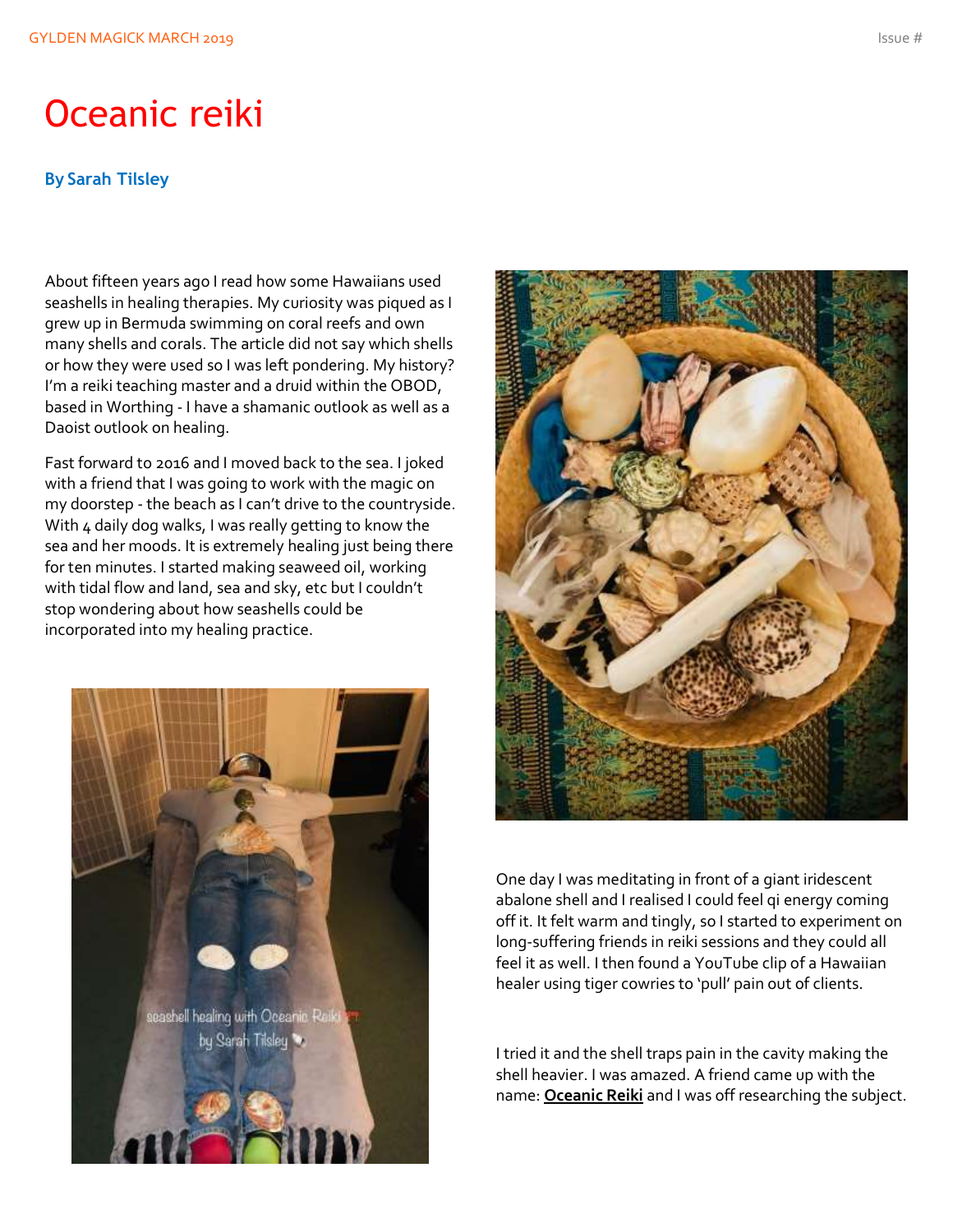On a full moon in Pisces (my sun sign) I made a 'seawish' out of driftwood, shell, leather and oils. I stood at the high tide 's turn in heavy rain and asked the sea gods for clarification on seashell healing.

As the spell hit the water , the symbols and seashells to use were downloaded into my mind and I had to sprint home repeating the symbols over and over until I could write them down. **Oceanic Reiki** was born.

This year has been the busiest of my holistic career. Clients are reporting pain being removed, less anxiety and better sleep patterns. I play ocean music and , if appropriate , take them on a beach/ocean visualisation swimming with dolphins or their favourite sea creature.

We use reiki, coupled with shamanic techniques and colour therapy , as well as the 'medicine' of the mollus c and we have just initiated the first batch of Reiki 1 students.

Seashells are the jewels of the sea. They offer colour therapy, spiral and vortex healing. Also, they can be 'read' in a conchomancy reading. They can be held whilst clients talk and there is also a wealth of ancient lore surrounding them. Let's face it, who can resist picking up a beautiful shell.

To find out more information, visit <u>www.reikidream.co.uk</u> or follow me on Reikidreams on Instagram, Twitter and Facebook or contact me a[t sarahmajerra@gmail.co.uk.](mailto:sarahmajerra@gmail.co.uk) There is also a talk on YouTube, entitled **Oceanic Reiki.**



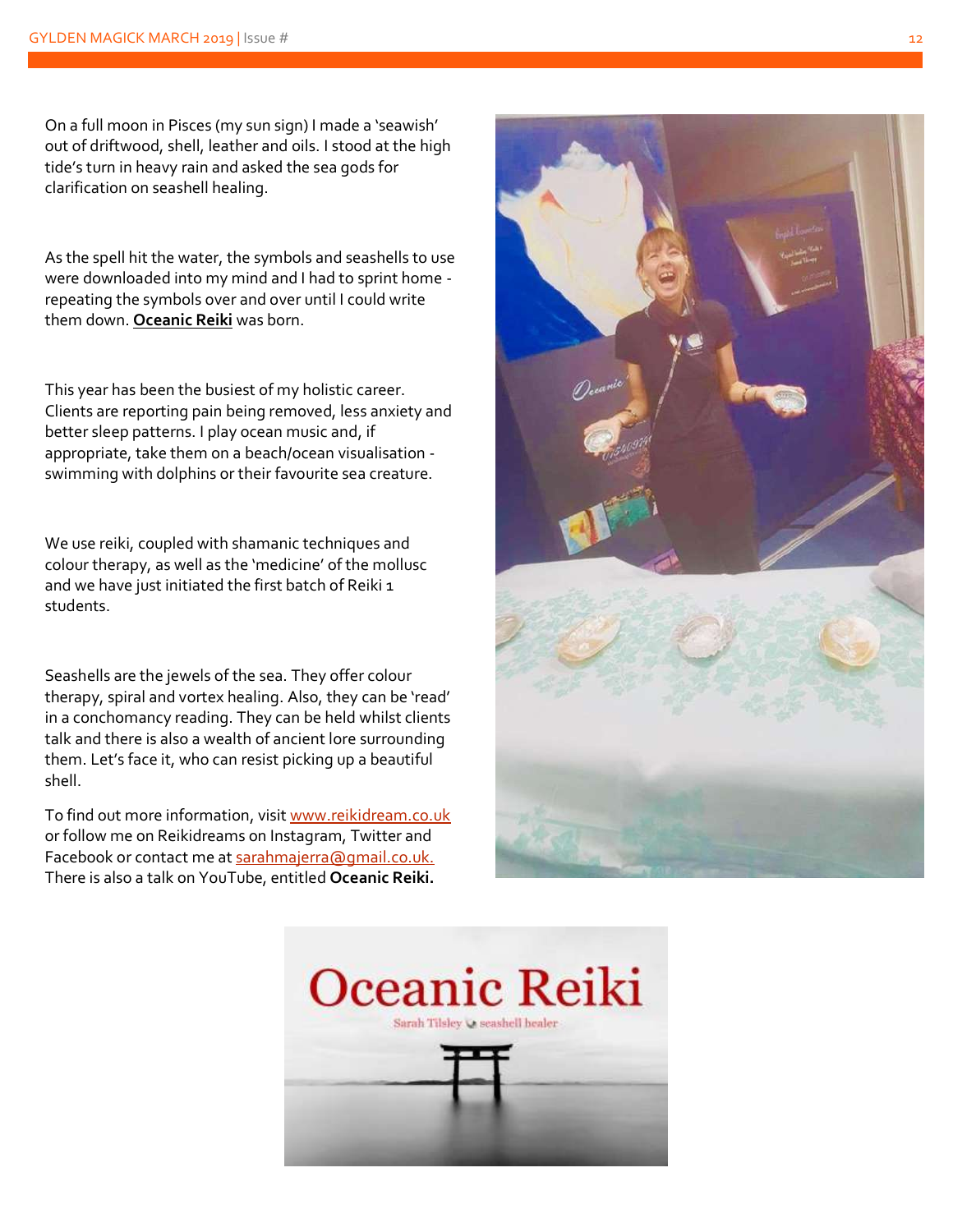## Preview: The Wandering Witches' Fayres

#### **By Wandering Witches' Fayres**

If you are looking for a unique, fun and fabulous day out, the wonderful, world-famous Wandering Witches' Art & Craft Fayre wanders into a southern corner of Hampshire in Spring and Summer each year. These events bring wares of skilled artists and crafters, inspired by Nature and their spiritual paths, with live music from bands such as Pixiephonic and delicious café treats from the Chi Coffee cauldron.

We began in Bedhampton, 6 years ago, wandered through Waterlooville for a couple of years and now have happily parked our brooms in Portchester at the lovely community centre there. Three generous rooms are filled with stalls bursting with beautiful art and crafts with outside stalls and demonstrators when the weather permits. Entry is free so visitors have a little more to treat themselves to the many temptations.

Some of the amazing artists have been with Wandering Witches' from the start and no events would be the same without them. At the same time, it is always good to have new people showing different work for visitors to enjoy so new stalls are hand-picked to add to the vibrant mix. Among the delights, stalls offer:

- Skilled jewellers.
- Original artwork.
- Herbal products and potions and foraged goodies.
	- Beautiful woodcrafts.
	- Delicate needle and felt crafts.
		- Natural candles and soaps.
			- Healing crystals.
			- Native American wares.
	- Fabulous handcrafted creatures.
	- Luscious mead in collector's bottles.
		- Magick wands.
		- Stylish clothing.

Wandering Witches' Art & Craft Fayres have become "must-go" events and all are welcome to come along for a fun and enjoyable day out. Find us on Facebook to keep up to date with the latest news and details of who will be showing at each event.

**See you next on Sunday 7th April 2019.**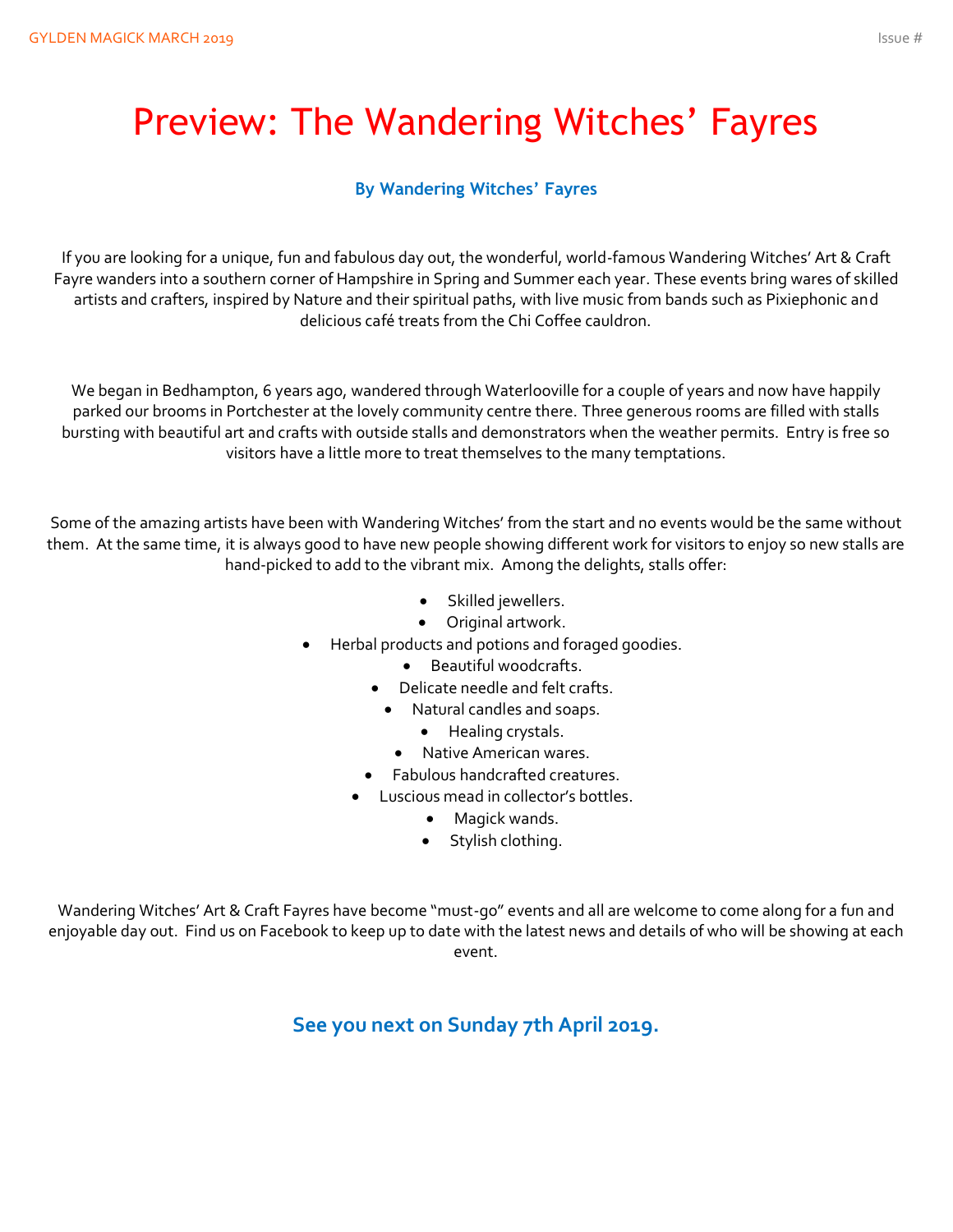

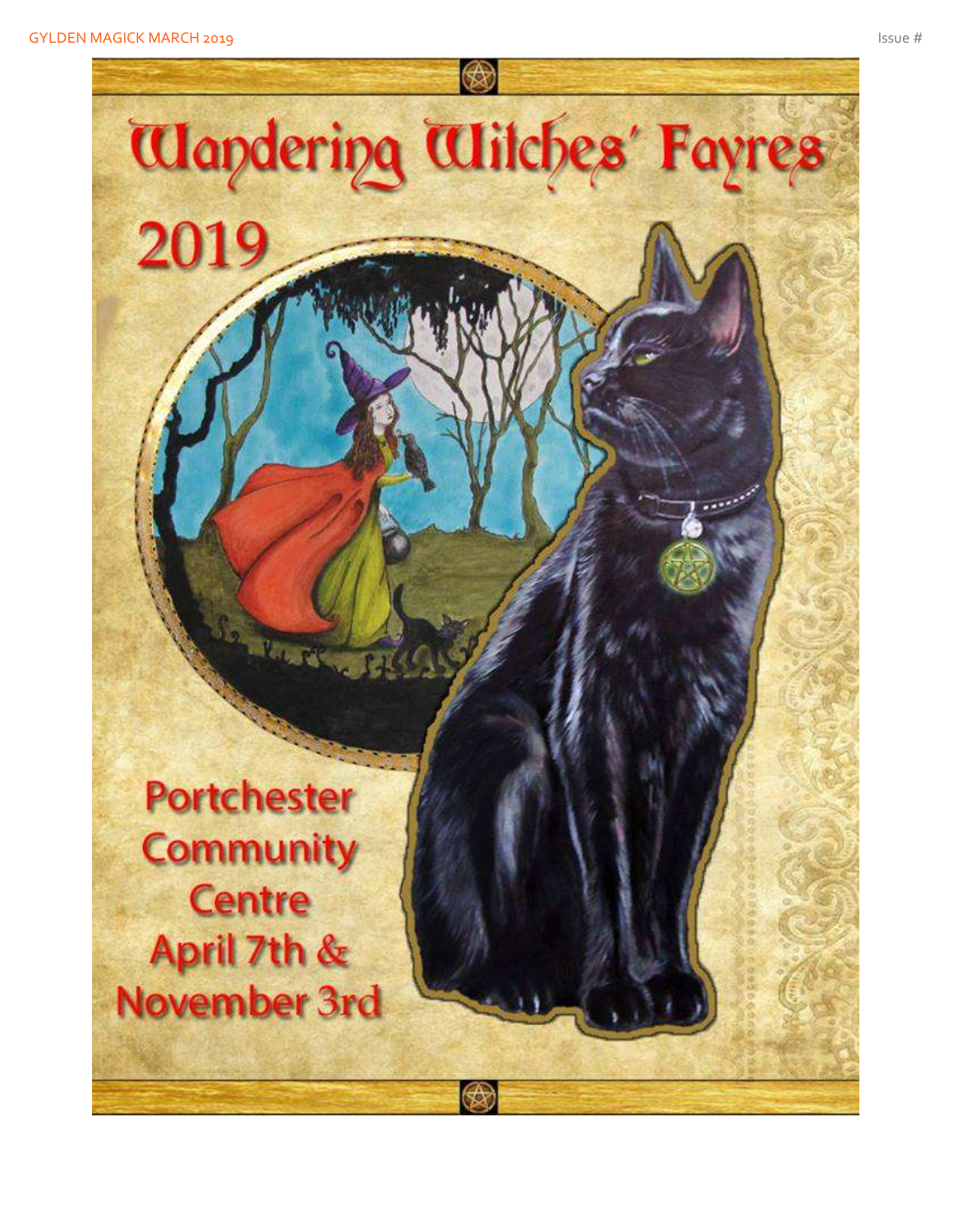## *Shrines and sacred places*



The above picture shows the Hurlers circles (part of them) in Cornwall. Where? OK, they're not Stonehenge or Avebury or Glastonbury Tor, but many people visit them each year and take away an indefinable sense of prehistoric awe. Our new series will feature some of the sacred places to be found within the Gylden area, written by people who worship there on a regular basis. Shrines or sacred places need not be stone circles, but can be ancient trees, yew groves, caves, tumuli, coasts, beaches, rivers, places on ley lines, etc.

Perhaps, we could start by asking, what makes a shrine? Or, to put it another way – which places inspire you to either attend a ritual or spend time in solitary celebration? Although I travel widely now, as part of Gylden Fellowship, I was a solitary witch for over a decade and found my own sacred places in which to be quiet and offer thanks. Back to the first question then – what defines a sacred place? Well, here's a possible set of common denominators.

- 1. Is there a central feature to act as an altar or focus for your magick?
- 2. Is the area open to all the elements, i.e. water, fire, air and earth?
- 3. Some elements can be interpreted loosely, eg the sun for fire and you could bring spring water.
- 4. If possible, it's important that the sacred place can be your place for a while, i.e. not used by crowds. If you choose a public place, it may be worth thinking about the times – at moonrise, dawn, etc.
- 5. Some natural adornment may be available. That doesn't mean picking flowers, but if you're opting for a beach ritual, sea-glass or shells or driftwood may be there for you to use.
- 6. Sacred places are often sites where people choose to leave offerings to deities. Plastic of any form is not good, but seasonal produce that decomposes may be OK. Tying ribbons or rags to trees may be seen as sacred litter by site owners and removed. My opinion here is that offerings are fine, if they're natural to that site and they reflect your intent, i.e. a feather, a pebble, leaves, a small twig, some salt and so on.

#### Here's a short extract from our website poetry on shrines.

*This is a place for those who can see:*

| For those who can perceive the history    | Leaving small traces of their existence.    |
|-------------------------------------------|---------------------------------------------|
| Of ever-changing landscapes and life.     | Ageless and tranquil, the spirits of place, |
| The shrine was here when men still        | Via powers of sun, water, air and earth,    |
| Walked on all fours and ran from thunder. | Maintain unceasing vigilance at all times,  |
| It will be here when men have vanished,   | Throughout the Wheel of each year.          |